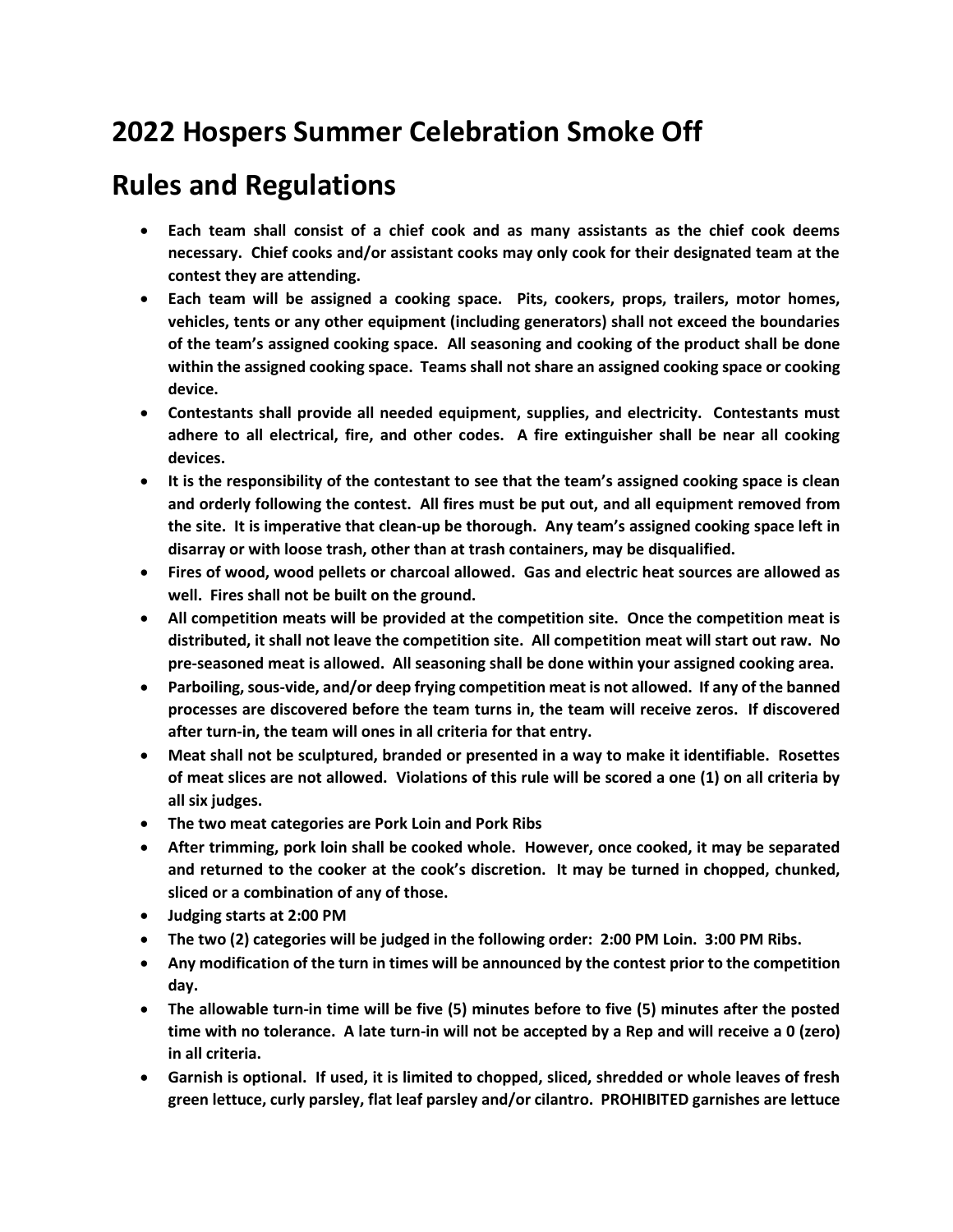**cores and other vegetation, including but not limited to kale, endive, red tipped lettuce. "Prohibited" garnish shall receive a score of one (1) on appearance.**

- **Sauce is optional. If used, it shall be applied directly to the meat and not be pooled or puddled in the container. No side sauce containers will be permitted in the turn-in container. Chunk sauce will be allowed. Chunks are to be no larger than a fine dice, approximately 1/8 inch cubed. Sauce violations shall receive a score of one (1) on appearance.**
- **Entries will be submitted in an approved clam shell container, provided by the organizer. The container must be numbered, and the number must be on top of the container at turn-in.**
- **The container shall not be marked in any way so as to make the container unique or identifiable. Aluminum foil, toothpicks, skewers, foreign material, and/or stuffing are prohibited in the container. Marked entries or containers with the above listed material will receive a one (1) in all criteria from all judges.**
- **Each container must submit at least six (6) portions of meat in an approved container for each category. Pork loin may be submitted chopped, pulled, sliced, or diced as the cook sees fit, as long as there is enough for six (6) judges. Ribs shall be turned in bone-in. Judges may not cut, slice or shake apart to separate pieces. If there is not enough meat for each judge to sample, the shorted judge(s) will score a one (1) on all criteria, and the judges having samples will change the Appearance score to one (1).**
- **No use of any tobacco products while handling meat.**
- **Cleanliness of the cook, assistant cooks, cooking device(s) and the team's assigned cooking space is required.**
- **Shirt and shoes are required to be worn at all times.**
- **Sanitizing of work area should be implemented with the use of bleach/water. Each contestant will provide a separate container for washing, rinsing, and sanitizing utensils.**
- **First aid will be provided by the contest.**
- **There will be no refund of entry fees for any reason, except at the election for the contest organizer.**

## **Judging Procedures**

- **Judges may not fraternize with teams on turn-in day until conclusion of judging.**
- **Judging will be done by a team of 6 persons, who are at least 16 years of age. Only judges, Contest Reps and necessary support staff are allowed in the judging area during the judging process. No other activities are permitted in the judging area, during the judging process.**
- **Each judge will first score all the samples for appearance of the meat. The turn-in containers will then be passed around the table and each judge will place a sample from each of the containers in the appropriate box on the judging plate. Judges shall not lick their fingers while taking these samples; paper towels, non-scented wipes or damp wash clothes are preferred. The judge will then score each entry for taste and tenderness, before moving on to the next entry.**